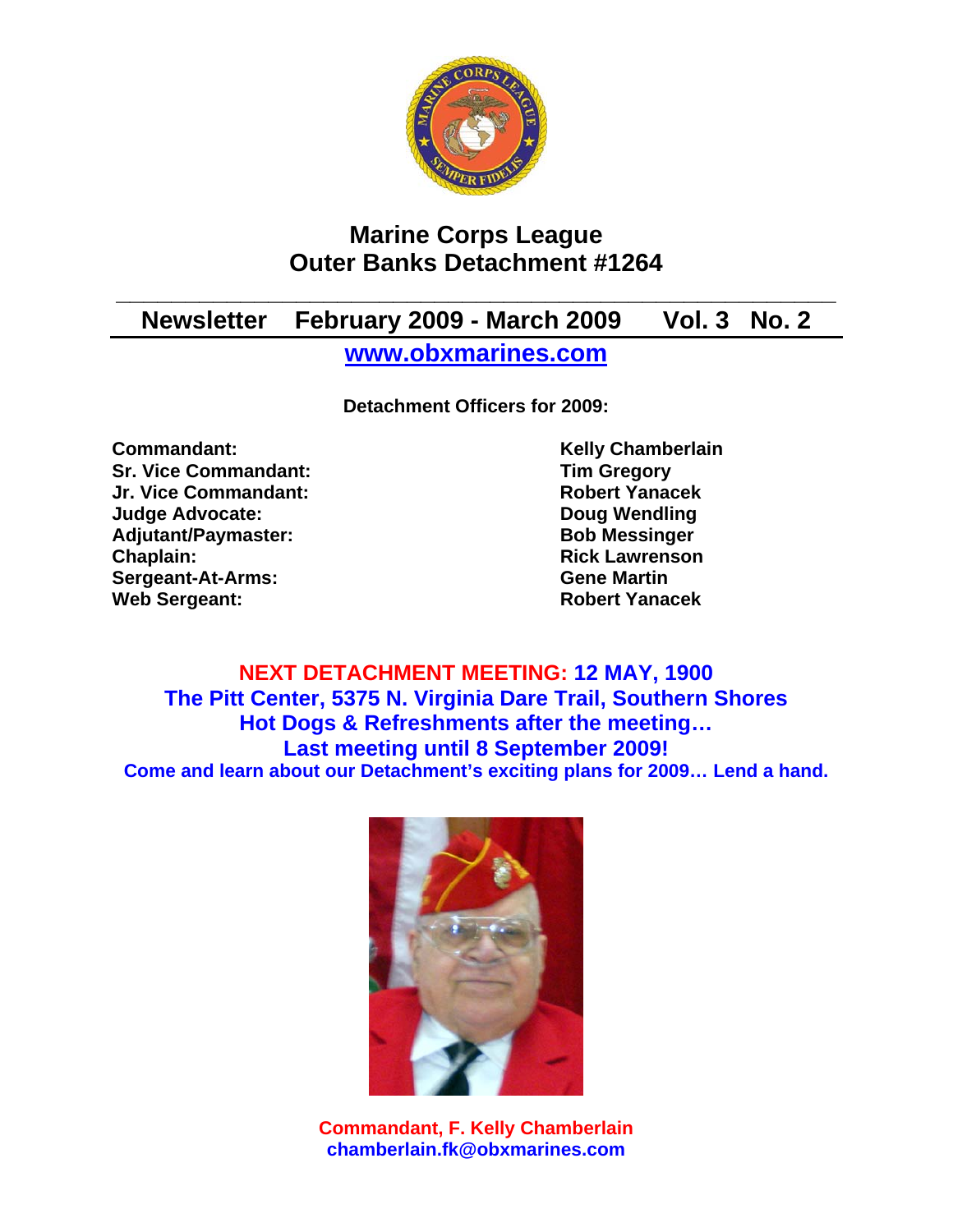## **What's Been Going On?**

#### **Check your Detachment Website OFTEN: www.obxmarines.com**

#### **Detachment Public Information Officer**

**Marine Corps League, Outer Banks Detachment #1264 is seeking applicants for a Public Information Officer. This is an appointed position to the Staff [by the Detachment Commandant] of the Outer Banks Detachment and is vital to the visibility of our Detachment in Dare and Currituck Counties. STEP UP TODAY and apply for this much needed position within our Detachment. Contact Commandant Chamberlain…** 

#### **3-Point Slings**

**Our Detachment was proud to purchase a new 3-point sling for Ben Wescott, a local Marine soon to be deployed in the War on Terror.** 

#### **Socks for Troops**

**Our Detachment donated monies to the Socks for Troops project to purchase 100 pairs of socks for disbursement to deployed troops on our behalf.** 

#### **Museum of the Marine, Jacksonville, NC**

**Outer Banks Detachment #1264 was one of only FOUR detachments in NC to meet the Marine Corps League 2008 challenge of donating \$25/member [as of Sept08] for construction of the new Museum. Several members and local businesses made this possible. Each Detachment member is entitled to a great challenge coin provided by the Museum. Pick yours up at the next Detachment meeting or contact Adjutant/Paymaster Bob Messinger for yours!** 

**Marine Corps League, Department of NC is holding its Annual Convention 12-14 June in Burlington, NC. If you would be interested in representing our Detachment at that meeting, please contact our Detachment Judge Advocate, Doug Wendling for details.** 

**NOTE THE NEW LOCATION FOR DETACHMENT MEETINGS: THE PITT CENTER, 5375 N. VIRGINIA DARE TRAIL, SOUTHERN SHORES** 

**Once a Marine, ALWAYS a Marine…** 

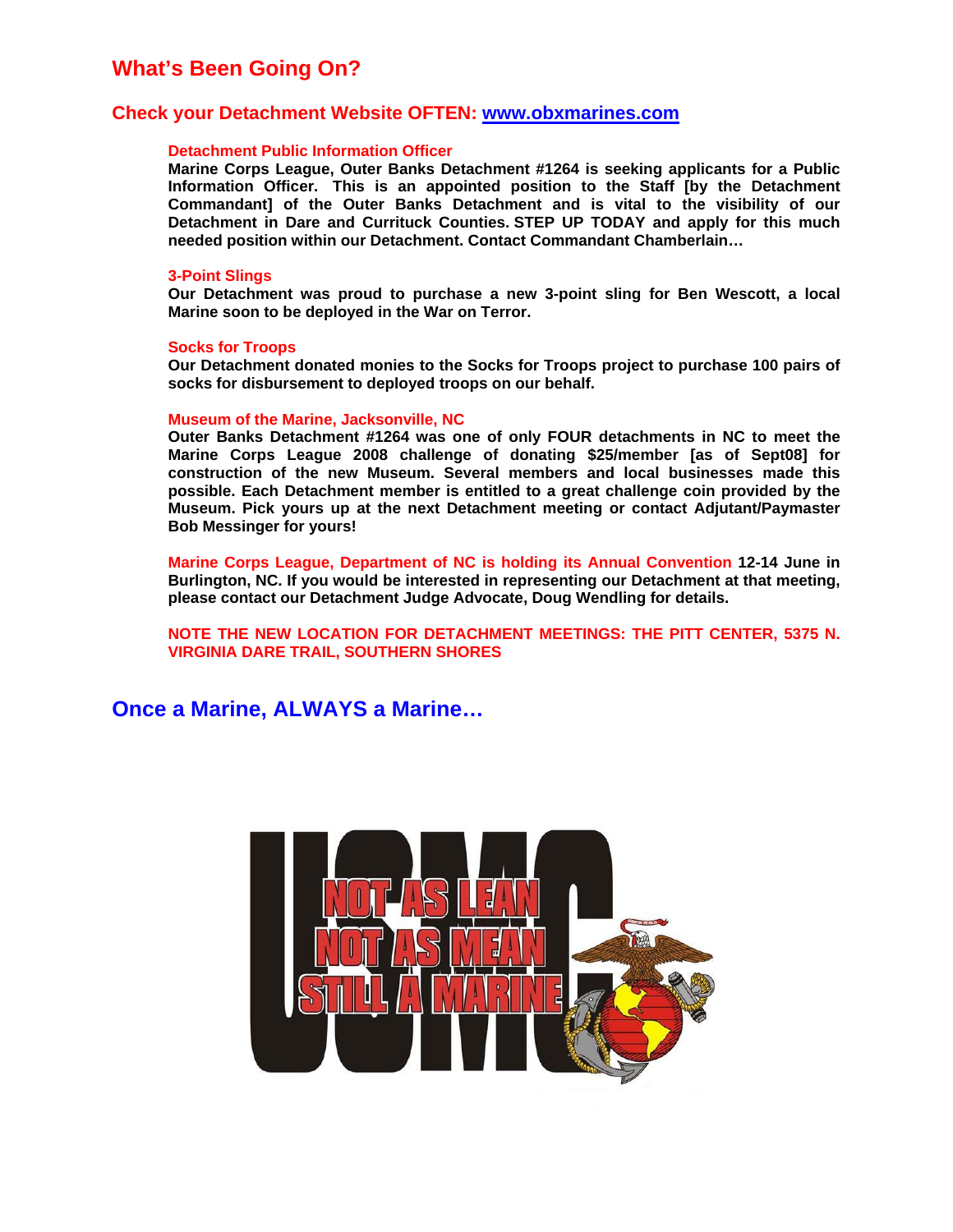## **Message from the Commandant:**

**Fellow Marines, I am honored to be your Commandant. Let's work together to continue the good work of the Detachment in our community. The China Marines had a phrase for it --**  $\frac{114}{111}$  <del>4</del><sup>1</sup> **the few and the proud?** 

**Onward and upward! "Don't bunch up and stay off the ridge lines."** 

**Semper Fi** 

#### **Recruiting…**

**Recruiting literature is available for all members. Pick some up at the next meeting and make it your objective to recruit one new member this year. Current membership is 38.** 

#### **Toys For Tots…**

**Adjutant/Paymaster, Bob Messinger, did a fine job of coordinating our TFT's participation for 2008. If you didn't get a chance to participate, put it on your calendar for this year. Lee Baronet, Dick & Joanne Sulik, Bill O'Brien and several others had a ball at the collection points and filled several boxes for distribution to local children. Bob and Dan Beall brought back a whopping 246 toys from one Outer Banks fishing tournament alone! It's a small but very satisfying volunteer opportunity. Get involved for 2009!**



**Check your Detachment website often: www.obxmarines.com**

**Also, North Carolina and other MCL information is available at the Department NC website: www.ncmcleague.org**

**Check in here to read the Marine Corps League Uniform Code… If you decide to obtain MCL uniform items, wear them correctly!** 

**National Marine Corps League website: www.mcleague.com**

**NOTE: Doug Wendling, Detachment Judge Advocate/District Vice Commandant NC [Extreme North East] is planning another Morning Chow at The Currituck Club. Save the date: 10 June 2009, 1000… Official invitations are out. If you didn't get one, give Doug a call: 252-457-0409.**